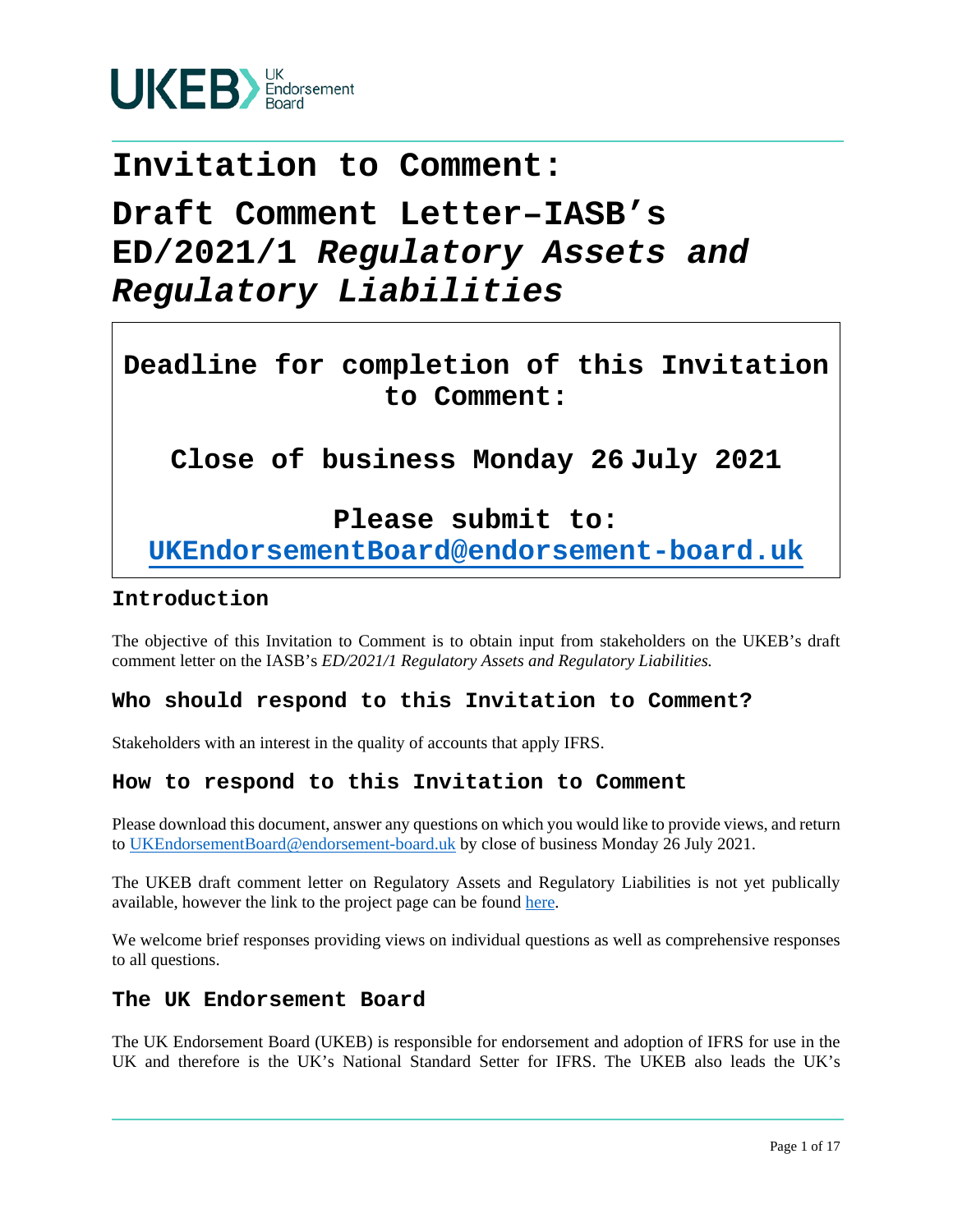

engagement with the IFRS Foundation (Foundation) on the development of new standards, amendments and interpretations.This Invitation to Comment forms part of those influencing activities and is intended to contribute to the International Accounting Standards Board's (IASB) due process. The views expressed by the UKEB in this document are separate from, and will not necessarily affect the conclusions in, any endorsement and adoption assessment on new or amended International Accounting Standards undertaken by the UKEB.

## **Privacy and other policies**

The data collected through submitting this document will be stored and processed by the UKEB. By submitting this document, you consent to the UKEB processing your data for the purposes of influencing the development of and endorsing IFRS for use in the UK. For further information, please see our Privacy Statements and Notices and other Policies (e.g. Consultation Responses Policy and Data Protection Policy)<sup>1</sup>.

The UKEB's policy is to publish on its website all responses to formal consultations issued by the UKEB unless the respondent explicitly requests otherwise. A standard confidentiality statement in an e-mail message will not be regarded as a request for non-disclosure. If you do not wish your signature to be published please provide UKEB with an unsigned version of your submission. The UKEB prefer to publish responses that do not include a personal signature. Other than the name of the organisation/individual responding, information contained in the "Your Details" document will not be published. The UKEB does not edit personal information (such as telephone numbers, postal or e-mail addresses) from any other document submitted; therefore, only information that you wish to be published should be submitted in such responses.

## **Questions**

#### **Question 1: Objective and scope**

Paragraph 1 of the Exposure Draft sets out the proposed objective: an entity should provide relevant information that faithfully represents how regulatory income and regulatory expense affect the entity's financial performance, and how regulatory assets and regulatory liabilities affect its financial position. Paragraph 3 of the Exposure Draft proposes that an entity apply the [draft] Standard to all its regulatory assets and all its regulatory liabilities. Regulatory assets and regulatory liabilities are created by a regulatory agreement that determines the regulated rate in such a way that part of the total allowed compensation for goods or services supplied in one period is charged to customers through the regulated rates for goods or services supplied in a different period (past or future).<sup>1</sup> The [draft] Standard would not apply to any other rights or obligations created by the regulatory agreement—an entity would continue to apply other IFRS Standards in accounting for the effects of those other rights or obligations.

Paragraphs BC78–BC86 of the Basis for Conclusions describe the reasoning behind the Board's proposals. They also explain why the Exposure Draft does not restrict the scope of the proposed requirements to apply only to regulatory agreements with a particular legal form or only to those enforced by a regulator with particular attributes.

- a) Do you agree with the objective of the Exposure Draft? Why or why not?
- b) Do you agree with the proposed scope of the Exposure Draft? Why or why not? If not, what scope do you suggest and why?

<sup>1</sup> These policies can be accessed from the footer in the UKEB website here: https://www.endorsement-board.uk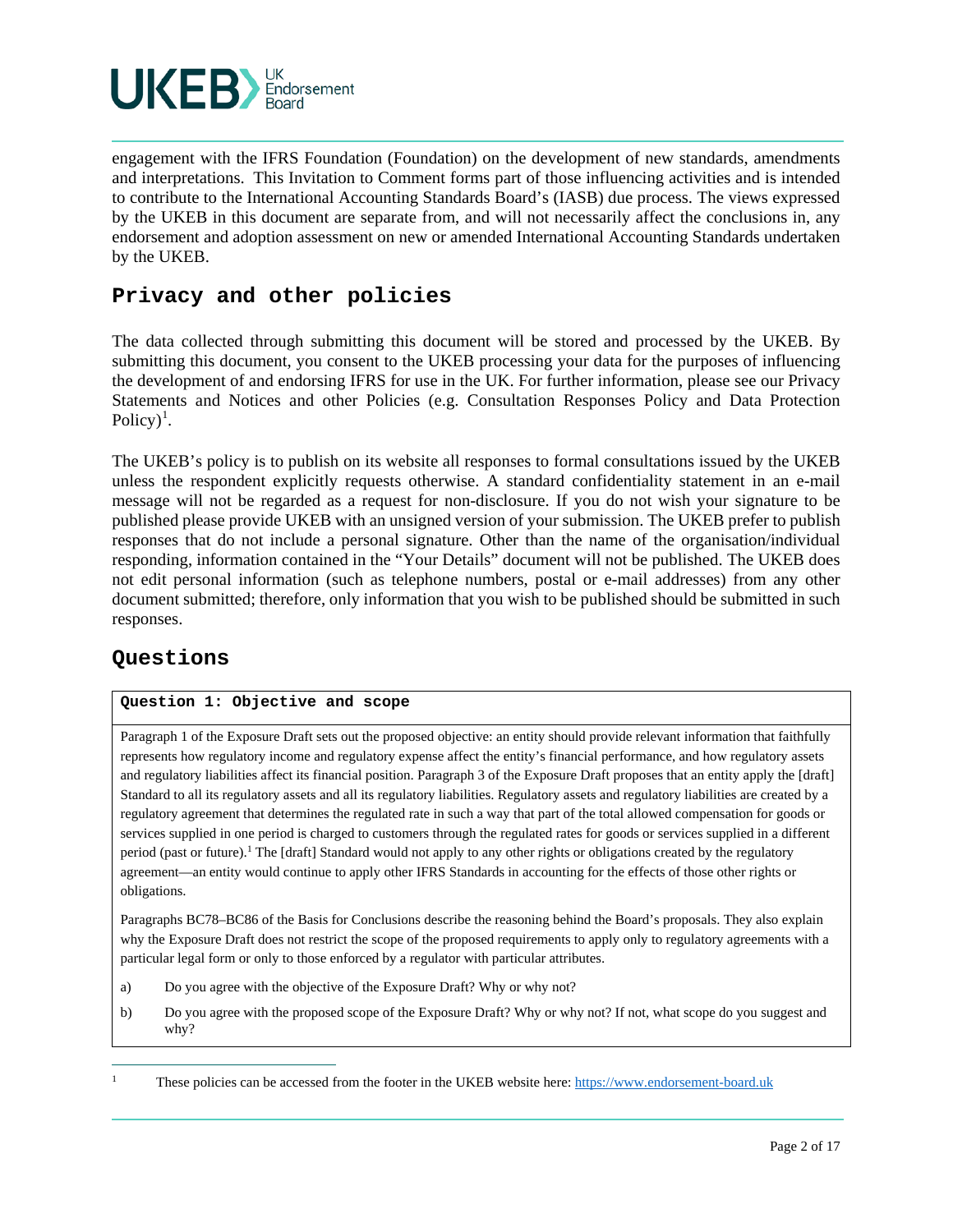

#### **Question 1: Objective and scope**

- c) Do you agree that the proposals in the Exposure Draft are clear enough to enable an entity to determine whether a regulatory agreement gives rise to regulatory assets and regulatory liabilities? If not, what additional requirements do you recommend and why?
- d) Do you agree that the requirements proposed in the Exposure Draft should apply to all regulatory agreements and not only to those that have a particular legal form or those enforced by a regulator with particular attributes? Why or why not? If not, how and why should the Board specify what form a regulatory agreement should have, and how and why should it define a regulator?
- e) Have you identified any situations in which the proposed requirements would affect activities that you do not view as subject to rate regulation? If so, please describe the situations, state whether you have any concerns about those effects and explain what your concerns are.
- f) Do you agree that an entity should not recognise any assets or liabilities created by a regulatory agreement other than regulatory assets and regulatory liabilities and other assets and liabilities, if any, that are already required or permitted to be recognised by IFRS Standards?
- <sup>1</sup> A regulatory agreement is defined in the Exposure Draft as a set of enforceable rights and obligations that determine a regulated rate to be applied in contracts with customers.

#### **Response:**

We concur with the UKEB in agreeing with the objective of the Exposure Draft ('ED'), and believe that what is proposed would result in companies subject to rate regulation providing relevant information to investors and other users in a way that would better reflect the economic substance of the regulatory agreements (within the scope of the proposed requirements) to which they are subject. This would be a significant step forward in enabling companies subject to rate regulation (as defined in the proposals) to reflect their economic returns in the periods to which they relate, and thus increase comparability between those companies subject to rate regulation and those that are not.

In terms of scope we share the UKEB's views that while the proposed scope is reasonable, the drafting of the proposed standard could be tightened in order to avoid its application becoming broader than intended. This could be achieved through the proposals being more explicitly clear that rate regulation in the context of the proposed standard would refer to a small subset of what are commonly referred to as "regulatory agreements". We agree that this could be achieved through the title of the definition of "regulatory agreement" being amended to make this clearer, and further examples could be given to demonstrate instances where regulatory agreements (in the broader sense) would and would not be within the scope of the proposed standard. Price cap regulation where entities remain exposed to demand risk is a good example to use in highlighting this issue.

We are pleased to see that the UKEB strongly disagrees with the reasoning in paragraph BC86 that it is unnecessary to define the regulator, as we believe the existence of an independent regulator to be a fundamental component of any regulatory agreement from which the rest of the proposed standard flows.

We believe this point could be made more forcefully, however, by proposing wording that could be incorporated into the standard that defines a regulator as a third party body that is established independently of the entity and has powers to create legally enforceable agreements giving rise to rights and obligations on the part of both the regulator and the regulated entity. This definition could be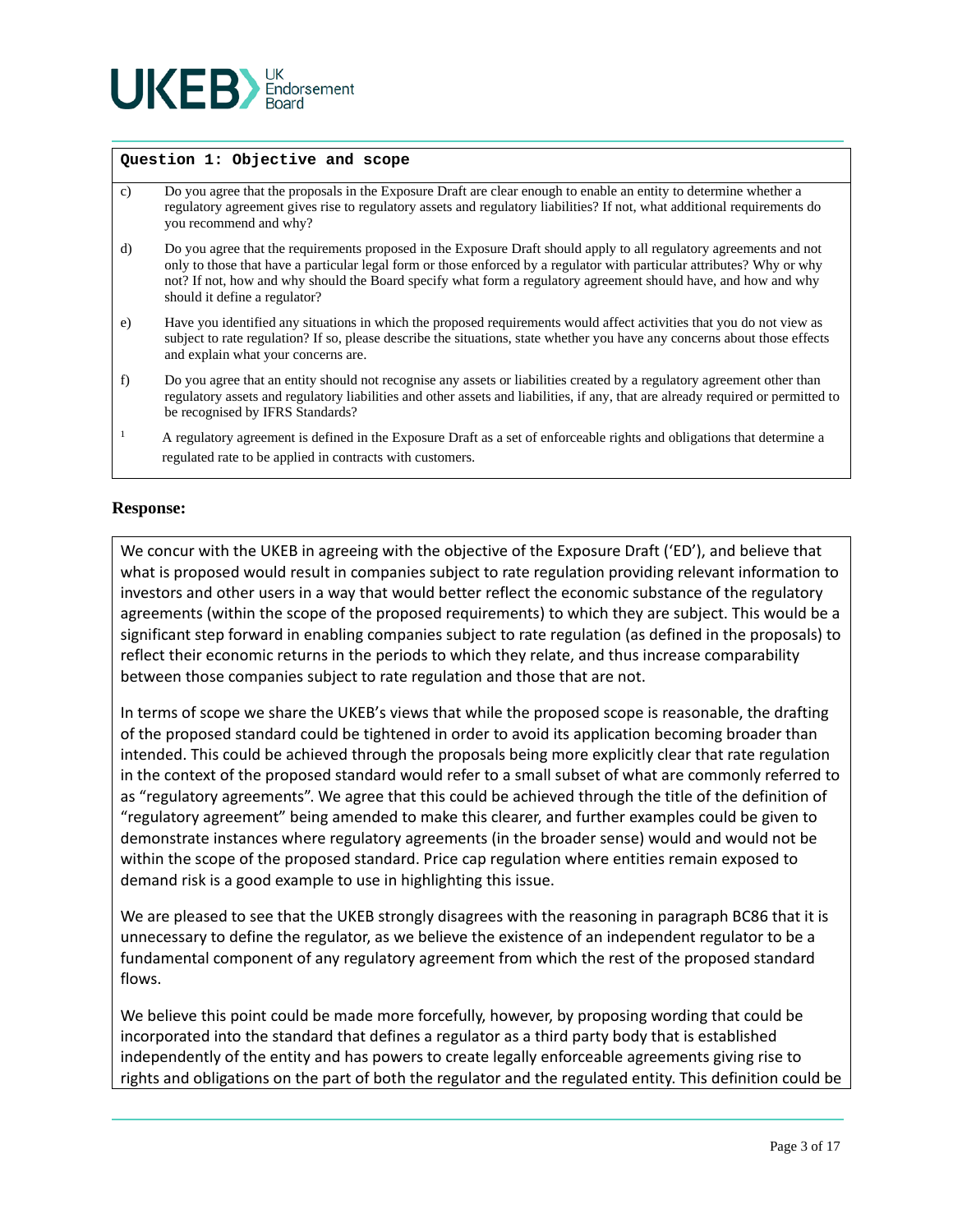

further enhanced by requiring all or part of the express purpose of the independent regulator to be regulation of the economic returns.

We do not think that such a definition would be overly restrictive or that it would be incompatible with the fact that regulatory agreements can take various forms. Such a definition need not require the existence of a body whose sole purpose is to regulate companies operating in a given industry, and could, for example, encompass government departments or the state in cases where economic regulation is undertaken primarily through legislation rather than a specific regulatory body.

The UKEB has correctly observed that making it an explicit requirement that the regulator is an independent third party has the advantage of mitigating against unintended consequences of bringing entities inappropriately into the scope of the proposed requirements, ensuring that self-regulated entities are not included in the scope of the proposals, and reducing structuring opportunities. On this latter point, we would add to the example of transfer pricing agreements given in the draft comment letter, and also include an example whereby companies could establish a regulator within their group structure or appoint a regulator that notionally sits outside of the group structure that has legally enforceable powers. We do not believe such an arrangement should constitute a regulatory agreement in the context of the proposed standard, however it is currently unclear whether such arrangements would be specifically excluded.

#### **Question 2: Regulatory assets and regulatory liabilities**

The Exposure Draft defines a regulatory asset as an enforceable present right, created by a regulatory agreement, to add an amount in determining a regulated rate to be charged to customers in future periods because part of the total allowed compensation for goods or services already supplied will be included in revenue in the future. The Exposure Draft defines a regulatory liability as an enforceable present obligation, created by a regulatory agreement, to deduct an amount in determining a regulated rate to be charged to customers in future periods because the revenue already recognised includes an amount that will provide part of the total allowed compensation for goods or services to be supplied in the future.

- a) Paragraphs BC36–BC62 of the Basis for Conclusions discuss what regulatory assets and regulatory liabilities are and why the Board proposes that an entity account for them separately.
- b) Do you agree with the proposed definitions? Why or why not? If not, what changes do you suggest and why?
- c) The proposed definitions refer to total allowed compensation for goods or services. Total allowed compensation would include the recovery of allowable expenses and a profit component (paragraphs BC87–BC113 of the Basis for Conclusions). This concept differs from the concepts underlying some current accounting approaches for the effects of rate regulation, which focus on cost deferral and may not involve a profit component (paragraphs BC224 andBC233– BC244 of the Basis for Conclusions). Do you agree with the focus on total allowed compensation, including both the recovery of allowable expenses and a profit component? Why or why not?
- d) Do you agree that regulatory assets and regulatory liabilities meet the definitions of assets and liabilities within the Conceptual Framework for Financial Reporting (paragraphs BC37–BC47)? Why or why not?
- e) Do you agree that an entity should account for regulatory assets and regulatory liabilities separately from the rest of the regulatory agreement (paragraphsBC58–BC62)? Why or why not?
- f) Have you identified any situations in which the proposed definitions would result in regulatory assets or regulatory liabilities being recognised when their recognition would provide information that is not useful to users of financial statements?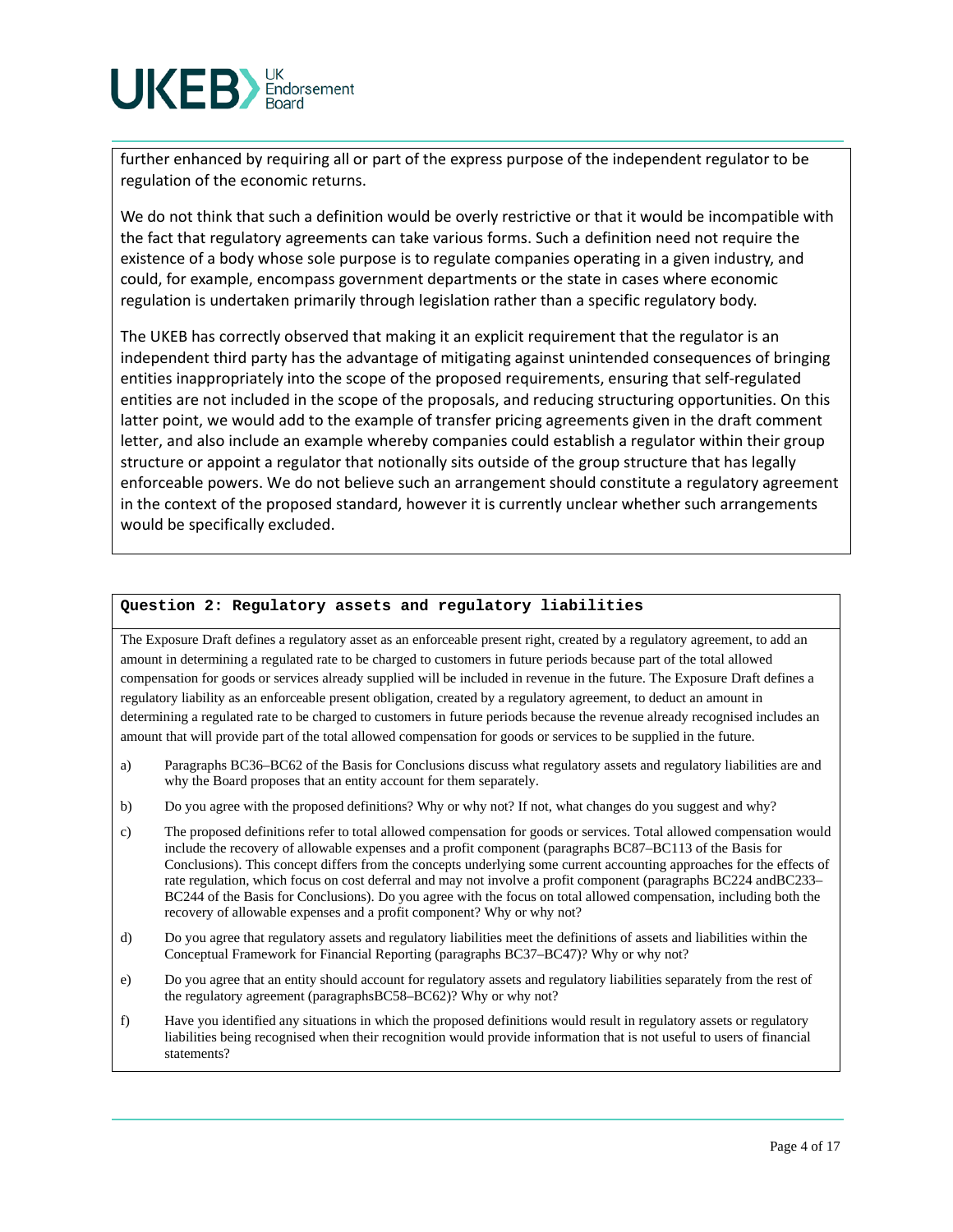

#### **Response:**

We believe that the proposed definitions of regulatory assets and regulatory liabilities are appropriate, and that they meet the definitions of assets and liabilities within the Conceptual Framework for Financial Reporting.

We consider regulatory assets and regulatory liabilities as defined within the proposals to be distinct from other elements of the regulatory agreement as they directly reflect balances that will be recovered or fulfilled through changes in the rates charged to customers. In focusing on only these aspects of the regulatory agreement, the IASB's proposals are balanced and proportionate in supplementing existing IFRSs and providing relevant information to users of the financial statements of those entities subject to rate regulation.

We have not identified any specific situations in which the proposed definitions would result in regulatory assets or regulatory liabilities being recognised when their recognition would provide information that is not useful to users of financial statements. We do, however, share the UKEB's concerns with regards to how certain requirements in the proposals would be implemented and whether the resulting information would be of sufficient benefit to users to outweigh these practical and conceptual concerns. Further detail of our concerns is set out in our responses to the questions that follow below.

#### **Question 3: Total allowed compensation**

Paragraphs B3–B27 of the Exposure Draft set out how an entity would determine whether components of total allowed compensation included in determining the regulated rates charged to customers in a period, and hence included in the revenue recognised in the period, relate to goods or services supplied in the same period, or to goods or services supplied in a different period. Paragraphs BC87–BC113 of the Basis for Conclusions explain the reasoning behind the Board's proposals.

- a) Do you agree with the proposed guidance on how an entity would determine total allowed compensation for goods or services supplied in a period if a regulatory agreement provides:
	- (i) regulatory returns calculated by applying a return rate to a base, such as a regulatory capital base (paragraphs B13– B14 and BC92–BC95)?
	- (ii) regulatory returns on a balance relating to assets not yet available for use (paragraphs B15 and BC96–BC100)?
	- (iii) performance incentives (paragraphs B16–B20 and BC101–BC110)?
- b) Do you agree with how the proposed guidance in paragraphs B3–B27 would treat all components of total allowed compensation not listed in question 3(a)? Why or why not? If not, what approach do you recommend and why?
- c) Should the Board provide any further guidance on how to apply the concept of total allowed compensation? If so, what guidance is needed and why?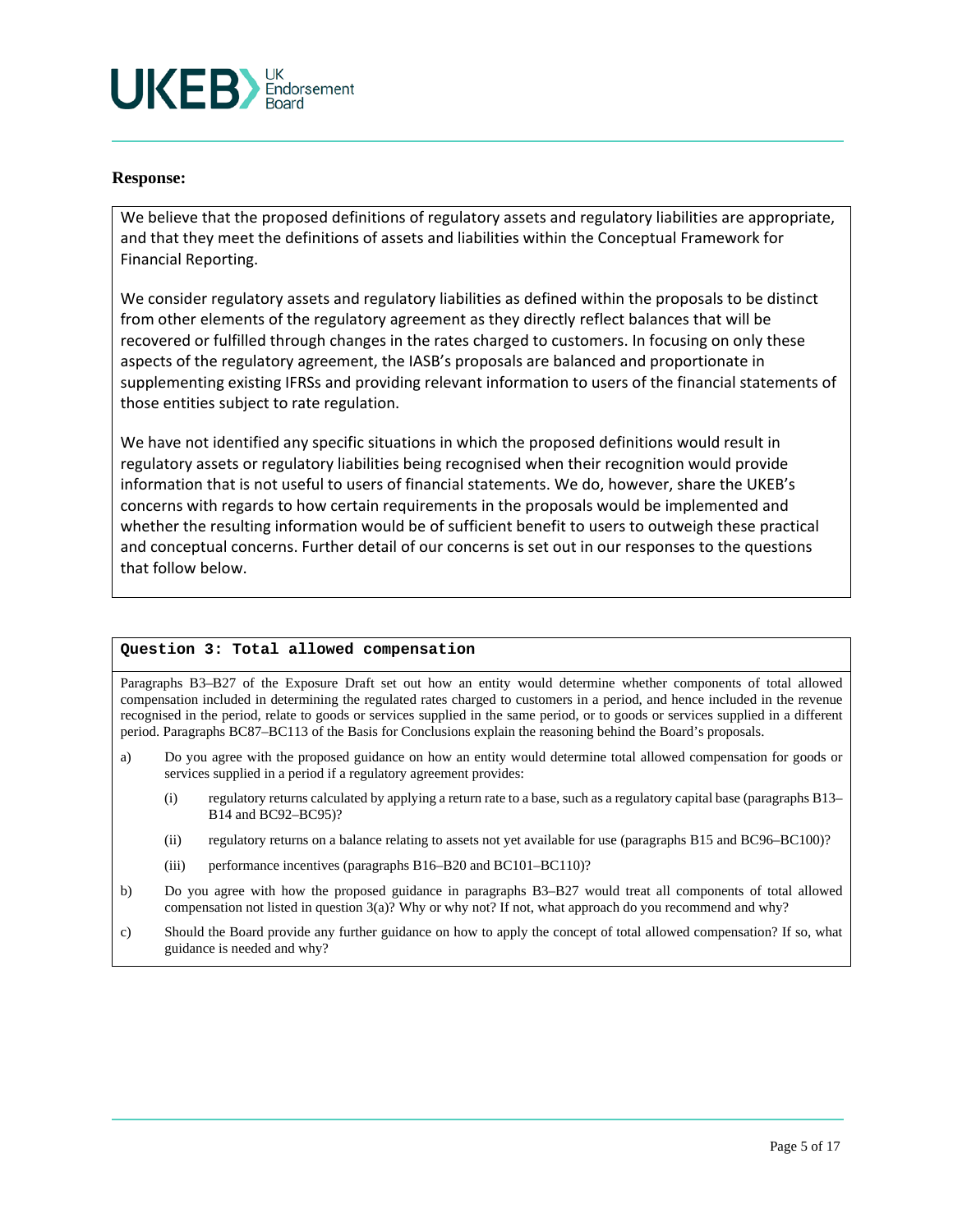

#### **Response:**

We note that the UKEB's draft comment letter focuses exclusively on responding to question 3(a)(ii), and that no draft responses are provided for  $(a)(i)$ ,  $(a)(ii)$ ,  $(b)$  and  $(c)$  as these questions have not currently been identified as issues in the UK.

While we feel that (a)(ii) is the most significant area of concern (see below), there are other elements of the ED in respect of total allowed compensation that we believe would benefit from additional clarity, and so we would encourage the UKEB to consider raising these as part of its final comment letter.

#### *Accounting for the interaction between the components of total allowed compensation*

Specifically, we do not feel the ED is sufficiently clear as to how the interaction between the various components of total allowed compensation would be accounted for in practice, and recommend that the requirements would benefit from guidance in this area.

The ED sets out the three components of total allowed compensation as:

- (a) amounts that recover allowable expenses minus chargeable income (see paragraphs B3-B9);
- (b) target profit (see paragraphs B10-B20); and
- (c) regulatory interest income and regulatory interest expense (see paragraphs B21-B27).

However in practice there may be overlap between these components. For example, there could be allowable expenses that are recovered under the regulatory agreement but where the recovery of all or some of the expenses may be in a future period(s) by being added to the regulatory base on which a return is earned as part of target profit. To give a practical example, allowable expenses could be forecast at the beginning of a price control period using an assumed level of inflation, and be recovered as part of the rates charged to customers over the course of the period subject to a true-up at the end of the price control period to reflect outturn inflation. To the extent that outturn inflation is higher or lower than the assumption at the beginning of the period, this true-up could be recovered through the rates charged by being added to or deducted from the regulatory base on which regulatory returns in future periods are calculated.

In such a case it is currently unclear whether the component of the regulatory base relating to this inflation true-up should be treated as an allowed expense recovered in future periods, or as part of the regulatory return in arriving at target profit. This blurring of the line between the components of total allowed compensation may be complicated further by the regulatory base being treated as an homogenous construct, as is the case for the UK water industry, rather than being something that can be readily disaggregated into its component parts.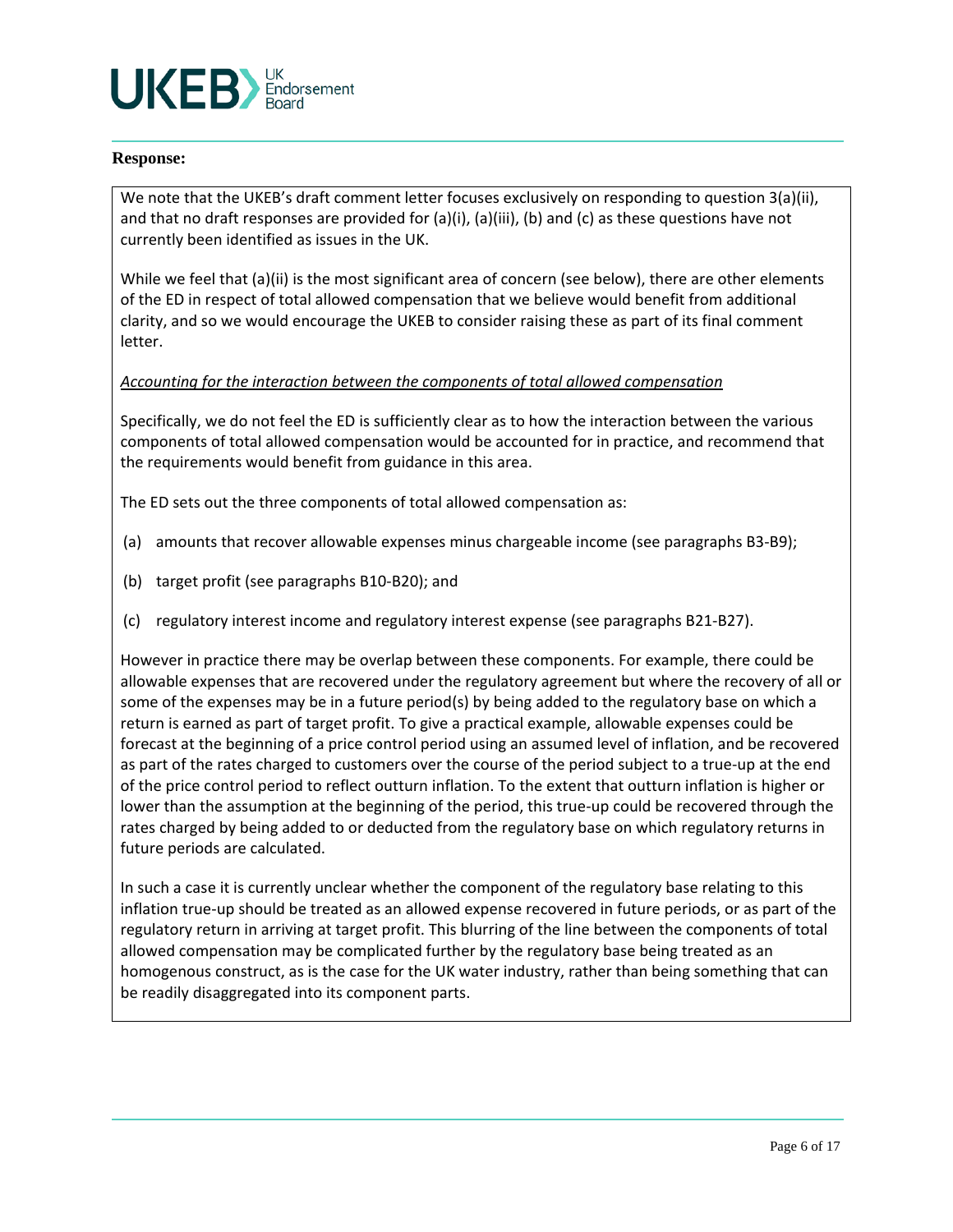

Similarly, rewards or penalties arising as a result of performance incentives could be recovered through the rates over a relatively short period of time, or could be added to the regulatory base and recovered over a much longer period as the returns on this base are received.

It is unclear whether the recovery of such regulatory assets or fulfilment of regulatory liabilities would be recognised as part of the regulatory return by applying a return rate to a base in accordance with paragraph B13 of the ED, or if these components of the regulatory base should be carved out of the base on which the return is earned and instead accounted for as a separate component.

Conceptually we believe there is a tension between the regulatory return in arriving at target profit, which would appear to reflect the long-term recovery of an entity's investment in the asset base it uses to deliver goods and services, and the inclusion of elements relating to the shorter-term true-up of operating expenditure or performance incentives as part of the regulatory base, which stand apart from the primary reason regulatory returns are received; these items could be treated as separate and distinct regulatory assets, but the recovery mechanism is such that they are included as part of the regulatory base and charged through the rates over much longer periods of time.

An argument could potentially be made to treat these separate regulatory assets/liabilities as distinct from the rest of the base on which returns are earned through application of a rate, with these balances deducted from the regulatory base in calculating target profit. As a practical expedient these regulatory assets/liabilities could then unwind over the period of time the regulatory base would be expected to unwind when the regulatory asset/liability is recognised. Whereas the remainder of the regulatory base may be reassessed in line with changes to the regulatory agreement (e.g. negotiations with the regulator as part of the periodic regulatory determination process), and could therefore be subject to a changing recovery profile, the recovery period of allowable expenses or performance incentives added to or deducted from the regulatory base need not necessarily be revisited in order to provide a meaningful representation of their recovery through the rates.

We believe that guidance in this area, which should be accompanied by illustrative examples, would benefit preparers and users by indicating how the components of total allowed income should be assessed alongside one another in determining the most appropriate way to account for them.

#### *Regulatory returns on a balance relating to assets not yet available for use*

We share the UKEB's concerns with regards to the proposed requirements relating to regulatory returns on a balance relating to assets not available for use, where regulatory returns would be deferred on the balance sheet and would only start to be recognised in the income statement when the asset becomes available for use. However we would recommend that this point be made more forcefully in the final comment letter as we believe this to be one of the most contentious and misjudged areas of the ED.

Consistent with the UKEB's outreach work, within our industry the return on a balance relating to assets not yet available for use is not dependent on the assets becoming operational, instead forming part of an homogenous regulatory capital base on which returns are calculated. This is because the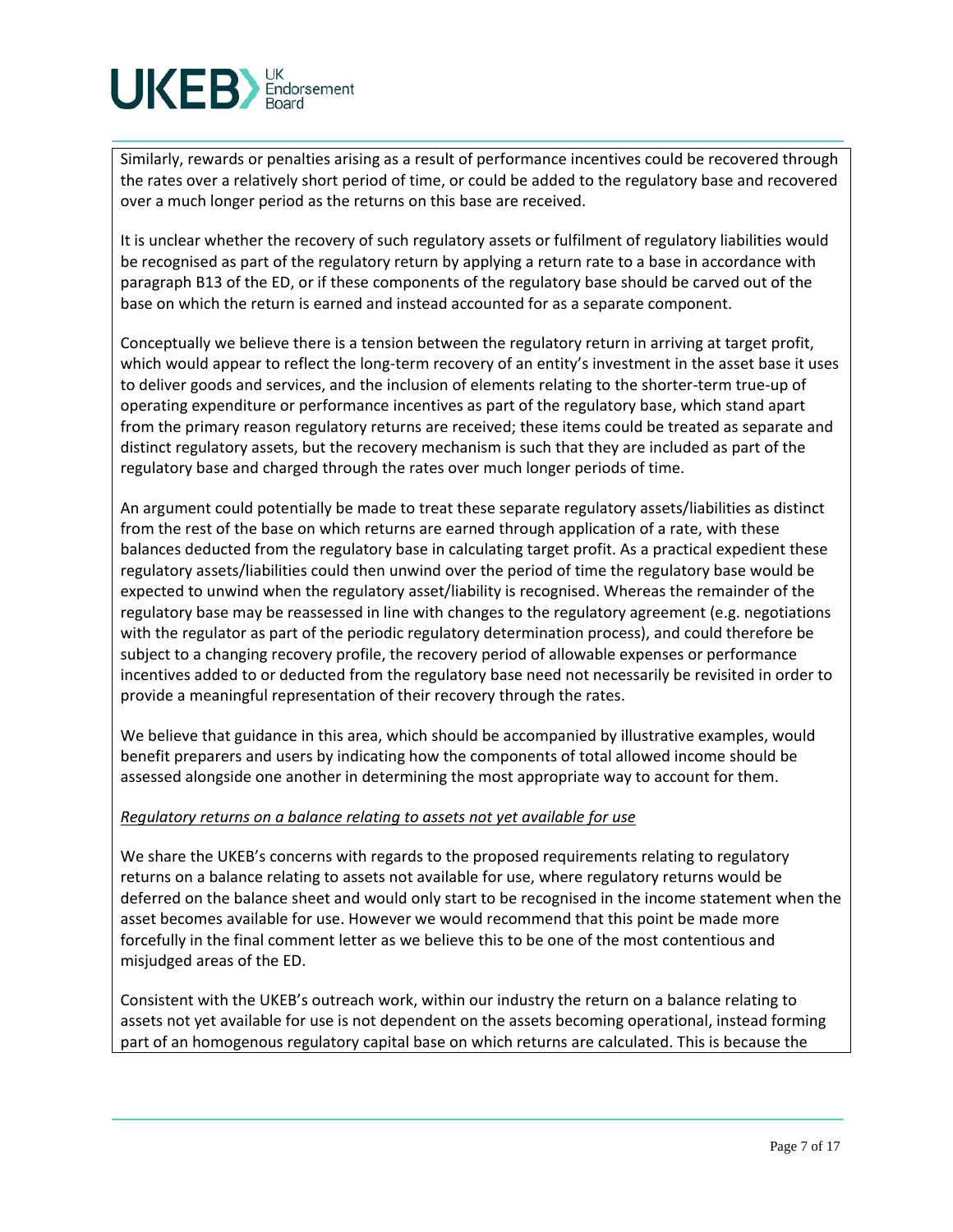

focus of our regulator, Ofwat, is on the delivery of outputs by a company rather than on the specific expenditure incurred on an asset-by-asset basis.

We share the concern of other preparers mentioned in the UKEB's draft comment letter that their regulators have very high-level records which do not contain the level of detail needed to apply the proposed requirements. This in turn means that preparers operating under such arrangements have not historically been required to maintain records of returns on specific assets (whether under construction or in use). It would therefore be extremely costly and require extensive effort to create a set of records which would, in effect, be a 'regulatory fixed asset register' to be maintained in parallel with an entity's accounting fixed asset register. In responding to the IASB we would recommend that the UKEB challenge the assertion made in BC247 that *"The Board does not expect the costs of applying the proposals, both on initial application and on an ongoing basis, to be significant because to a large extent, the proposed model would use inputs that the Board expects an entity already needs to gather and process in determining regulatory rates."* We believe the costs would be significant as the information to determine these inputs is not currently required and would therefore need to be created.

Moreover, in calculating an opening position in order to comply with the fully retrospective transition approach that is proposed, this would require significant levels of subjective estimation and therefore we do not believe it would result in relevant and reliable information being presented. We would therefore recommend that the UKEB raise these practical challenges and highlight that in our opinion this approach would not pass a cost-benefit test.

In addition to the challenges to the reasoning set out in paragraph BC98 currently included in the UKEB's draft comment letter, we would add that by requiring entities to account for regulatory returns on assets not yet in use this would also be contrary to the stated objectives of the proposals, being the provision of relevant information that faithfully represents how regulatory income and regulatory expense arising from a regulatory agreement affect the entity's financial performance, and how regulatory assets and regulatory liabilities affect its financial position. The requirements currently set out in the ED would result in regulatory income and expense being presented in a way that is not consistent with the underlying regulatory agreement on which the proposals are predicated.

As an alternative to the approach included in the proposals set out in the ED, we would recommend that where returns are not earned on specific assets those assets not yet in use should simply be included as part of the regulatory base on which returns are earned in arriving at target profit.

#### **Question 4: Recognition**

Paragraphs 25–28 of the Exposure Draft propose that:

- an entity recognise all its regulatory assets and regulatory liabilities; and
- if it is uncertain whether a regulatory asset or regulatory liability exists, an entity should recognise that regulatory asset or regulatory liability if it is more likely than not that it exists. It could be certain that a regulatory asset or regulatory liability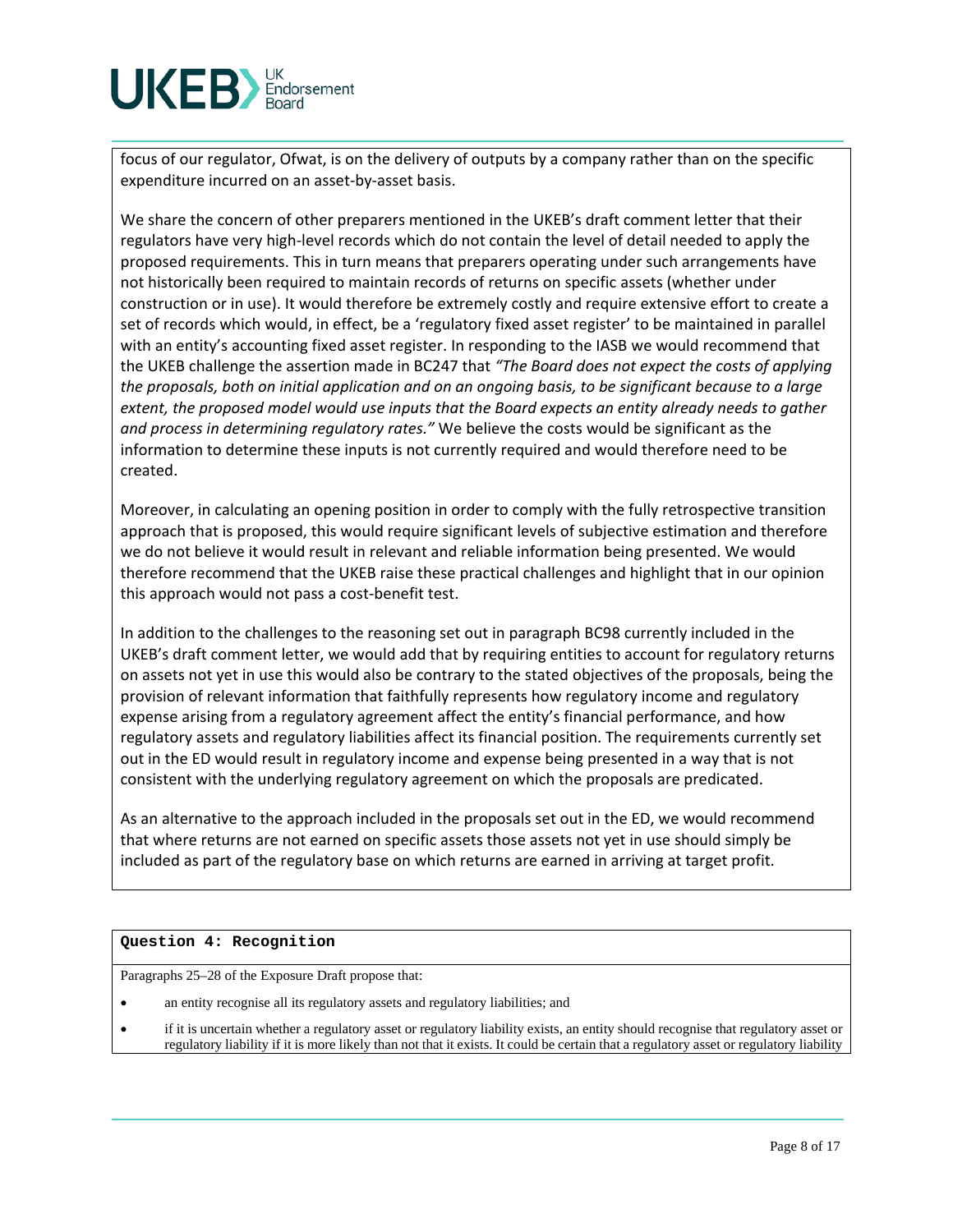

#### **Question 4: Recognition**

exists even if it is uncertain whether that asset or liability will ultimately generate any inflows or outflows of cash. Uncertainty of outcome would be addressed in measurement (Question 5).

Paragraphs BC122–BC129 of the Basis for Conclusions describe the reasoning behind the Board's proposals.

- a) Do you agree that an entity should recognise all its regulatory assets and regulatory liabilities? Why or why not?
- b) Do you agree that a 'more likely than not' recognition threshold should apply when it is uncertain whether a regulatory asset or regulatory liability exists? Why or why not? If not, what recognition threshold do you suggest and why?

#### **Response:**

We agree that an entity should recognise all its regulatory assets and regulatory liabilities (as defined within the proposals) as to not do so would be to provide incomplete, and therefore less relevant, information to users.

We agree that a 'more likely than not' recognition threshold is appropriate given the level of estimation and uncertainty inherent in regulatory agreements that are often subject to periodic negotiation. We feel that a 'more likely than not' threshold would give a more balanced view and reflect management's assessments compared with a higher threshold. In assessing whether or not a regulatory asset or regulatory liability should be recognised, we would recommend that the ED explicitly states that where significant judgement is required the nature of this should be disclosed in accordance with IAS 1.

#### **Question 5: Measurement**

Paragraph 29 of the Exposure Draft specifies the measurement basis. Paragraphs 29–45 of the Exposure Draft propose that an entity measure regulatory assets and regulatory liabilities at historical cost, modified by using updated estimates of future cash flows. An entity would implement that measurement basis by applying a cash-flow-based measurement technique. That technique would involve estimating future cash flows—including future cash flows arising from regulatory interest—and updating those estimates at the end of each reporting period to reflect conditions existing at that date. The future cash flows would be discounted (in most cases at the regulatory interest rate—see Question 6). Paragraphs BC130–BC158 of the Basis for Conclusions describe the reasoning behind the Board's proposals.

- a) Do you agree with the proposed measurement basis? Why or why not? If not, what basis do you suggest and why?
- b) Do you agree with the proposed cash-flow-based measurement technique? Why or why not? If not, what technique do you suggest and why?

If cash flows arising from a regulatory asset or regulatory liability are uncertain, the Exposure Draft proposes that an entity estimate those cash flows applying whichever of two methods—the 'most likely amount' method or 'expected value' method—better predicts the cash flows. The entity should apply the chosen method consistently from initial recognition to recovery or fulfilment. Paragraphs BC136–BC139 of the Basis for Conclusions describe the reasoning behind the Board's proposal.

c) Do you agree with this proposal? Why or why not? If not, what approach do you suggest and why?

#### **Response:**

We agree with the UKEB that clarity is required as to how the measurement proposals set out in the ED should be applied with regards to the issue of where the boundary of the regulatory agreement lies.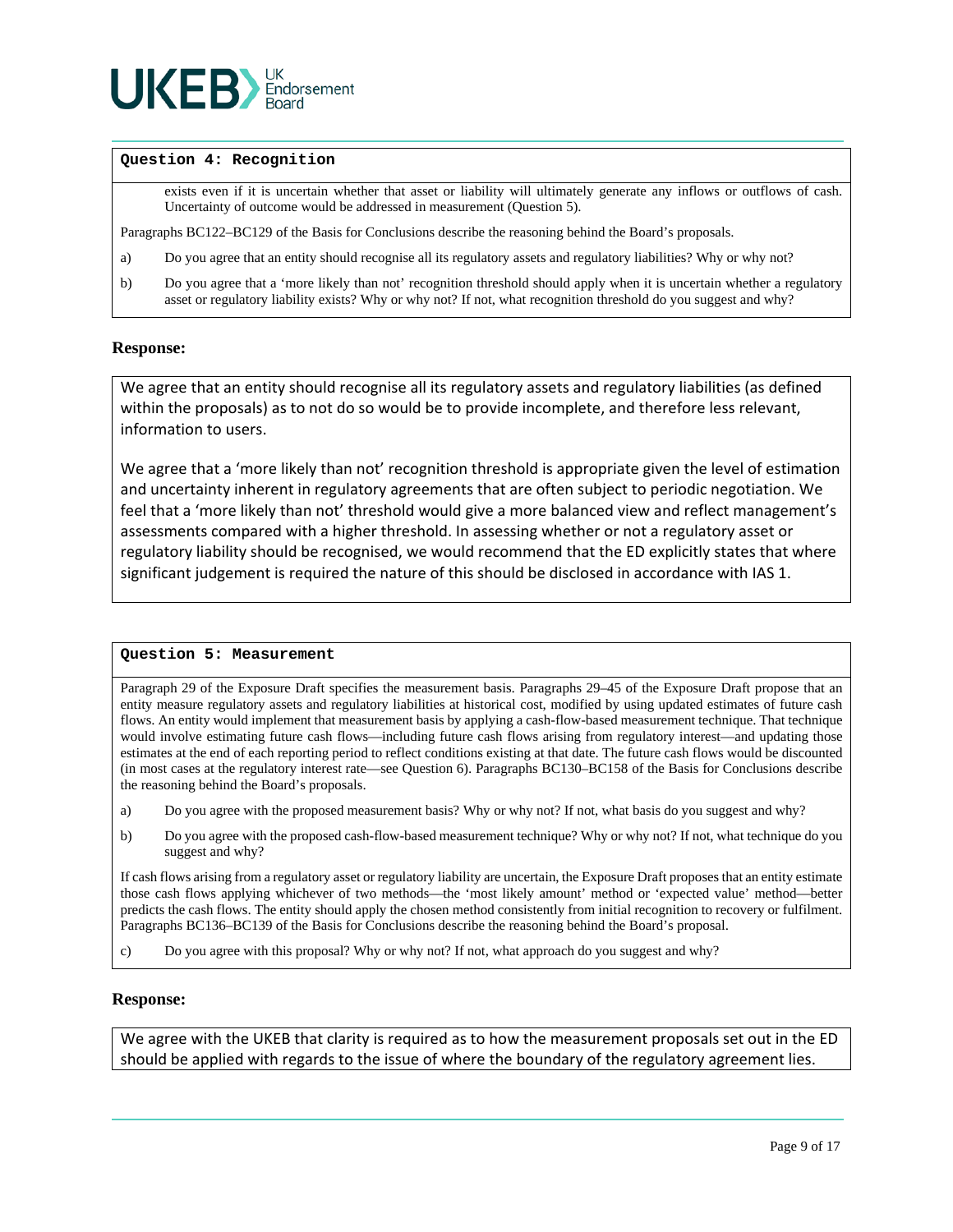

We also agree with the UKEB's response to the other related issues around what this means for the interaction between a regulatory licence and a pricing period, the interaction between a regulatory agreement and compensation for cancellation of an agreement, and instances where the asset recovery period is longer than the period of the licence agreement / pricing period under the regulatory agreement.

We would, however, appreciate further clarity around the fundamental concept of what constitutes an enforceable agreement in instances where an entity operates under a perpetual or rolling long-term licence subject to shorter price control periods.

We appreciate that the ability of either party to cancel the regulatory agreement, and whether or not a cancellation event would give rise to compensation, goes some way in addressing this, but we believe the ED could be more explicit or provide illustrative examples to demonstrate what is considered to be enforceable where there is a shorter-term price control period and a longer-term arrangement/framework setting out the overarching agreement. For example, it is unclear whether future price control periods that have not yet been agreed but fall within the overarching licence period should be included within the boundary of the regulatory agreement.

We would also appreciate further clarity around the extent to which regulatory assets and regulatory liabilities could be measured based on a valid expectation (e.g. through previous interactions with the regulator) that a licence will renew and therefore that assets could continue to be recovered beyond what is considered to be the strict, legally enforceable, boundary of the regulatory agreement. For example, where a regulatory asset may be recognised to reflect the expected recovery of a deferred tax liability as this unwinds and becomes cash tax payable (allowable under the regulatory agreement and measured using the same measurement basis as the underlying deferred tax liability in accordance with paragraphs 59-66 of the ED), it is unclear as to whether the full extent of the regulatory asset would be recognised, and therefore whether the deferred tax liability would be fully (or largely) offset by this, or if measurement would be strictly truncated at what is considered to be the boundary of the agreement even if there is a valid expectation that the licence will continue to be renewed and the regulatory asset therefore recovered beyond this point.

Our view is that in order to truly reflect the way in which the regulatory agreement compensates entities subject to rate-regulation, if there is a valid and supportable expectation that the licence will renew then the measurement of regulatory assets or regulatory liabilities need not be curtailed. However, if the ultimate standard were to require such curtailment we would propose that entities be permitted to include in their disclosures amounts that are expected to be recovered beyond the end of the boundary period. This would be similar to disclosures around contingent assets or contingent liabilities that could crystallise based on the occurrence or non-occurrence of a future event, such as the renewal of the regulatory agreement. This could potentially be reflected as an addition to the maturity analysis split out by time bands as required by paragraph 80 of the ED. We feel that this would result in relevant information being presented as to amounts that are less certain but are nevertheless expected to be recovered or fulfilled.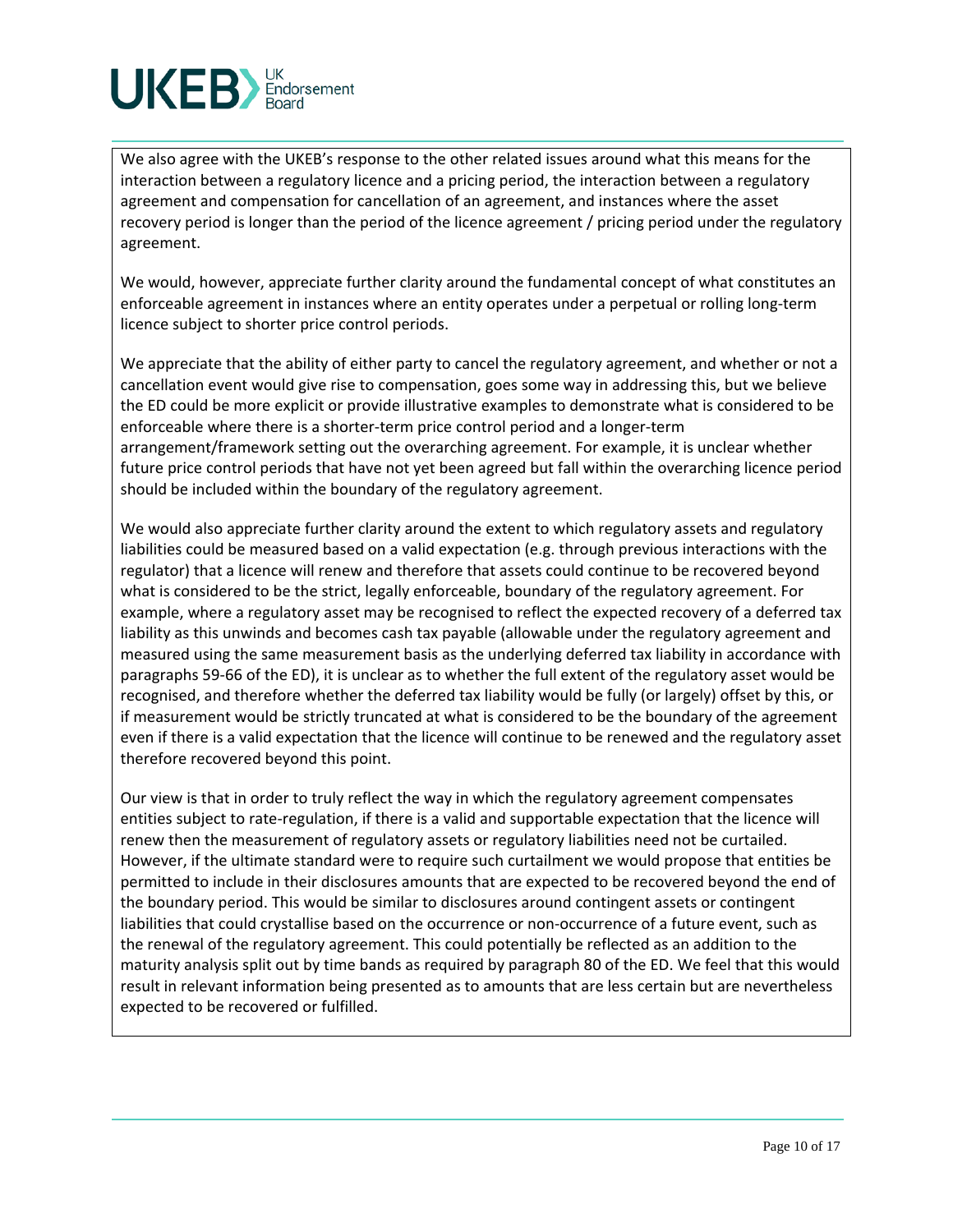

#### **Question 6: Discount rate**

Paragraphs 46–49 of the Exposure Draft propose that an entity discount the estimated future cash flows used in measuring regulatory assets and regulatory liabilities. Except in specified circumstances, the discount rate would be the regulatory interest rate that the regulatory agreement provides. Paragraphs BC159–BC166 of the Basis for Conclusions describe the reasoning behind the Board's proposals.

a) Do you agree with these proposals? Why or why not? If not, what approach do you suggest and why?

Paragraphs 50–53 of the Exposure Draft set out proposed requirements for an entity to estimate the minimum interest rate and to use this rate to discount the estimated future cash flows if the regulatory interest rate provided for a regulatory asset is insufficient to compensate the entity. The Board is proposing no similar requirement for regulatory liabilities. For a regulatory liability, an entity would use the regulatory interest rate as the discount rate in all circumstances. Paragraphs BC167–BC170 of the Basis for Conclusions describe the reasoning behind the Board's proposals.

- b) Do you agree with these proposed requirements for cases when the regulatory interest rate provided for a regulatory asset is insufficient? Why or why not?
- c) Have you identified any other situations in which it would be appropriate to use a discount rate that is not the regulatory interest rate? If so, please describe the situations, state what discount rate you recommend and explain why it would be a more appropriate discount rate than the regulatory interest rate.

Paragraph 54 of the Exposure Draft addresses cases when a regulatory agreement provides regulatory interest unevenly by applying a series of different regulatory interest rates in successive periods. It proposes that an entity should translate those rates into a single discount rate for use throughout the life of the regulatory asset or regulatory liability.

d) Do you agree with the proposal? Why or why not? If not, what do you recommend and why?

#### **Response:**

We share the UKEB's views that the IASB could simplify the requirement to assess the regulatory interest rate for sufficiency in relation to assets, and believe that the advice to make it a rebuttable presumption that the regulatory interest rate is sufficient, unless the indicators set out in paragraph 52 of the ED are present, would be of significant benefit to preparers in reducing the burden of carrying out these assessments and justifying the rates to auditors at each reporting period. The suggestion in the UKEB's response could perhaps be taken further by recommending that disclosure of the indicators that led to the discount rate being assessed for sufficiency be required. A further suggestion could also be made to clarify that, given the nature of rate-regulation, instances where the regulatory rate is not considered sufficient are expected to be rare.

We would question whether the additional complexity and subjectivity associated with estimating a minimum interest rate for a regulatory asset but not for regulatory liabilities, rather than simply requiring that the same rate be used for both, would provide significant benefit to users of the financial statements. We would encourage the IASB to consider whether in its outreach work it has identified instances where the regulatory rate is not considered to sufficiently compensate the entity, and how common such instances are.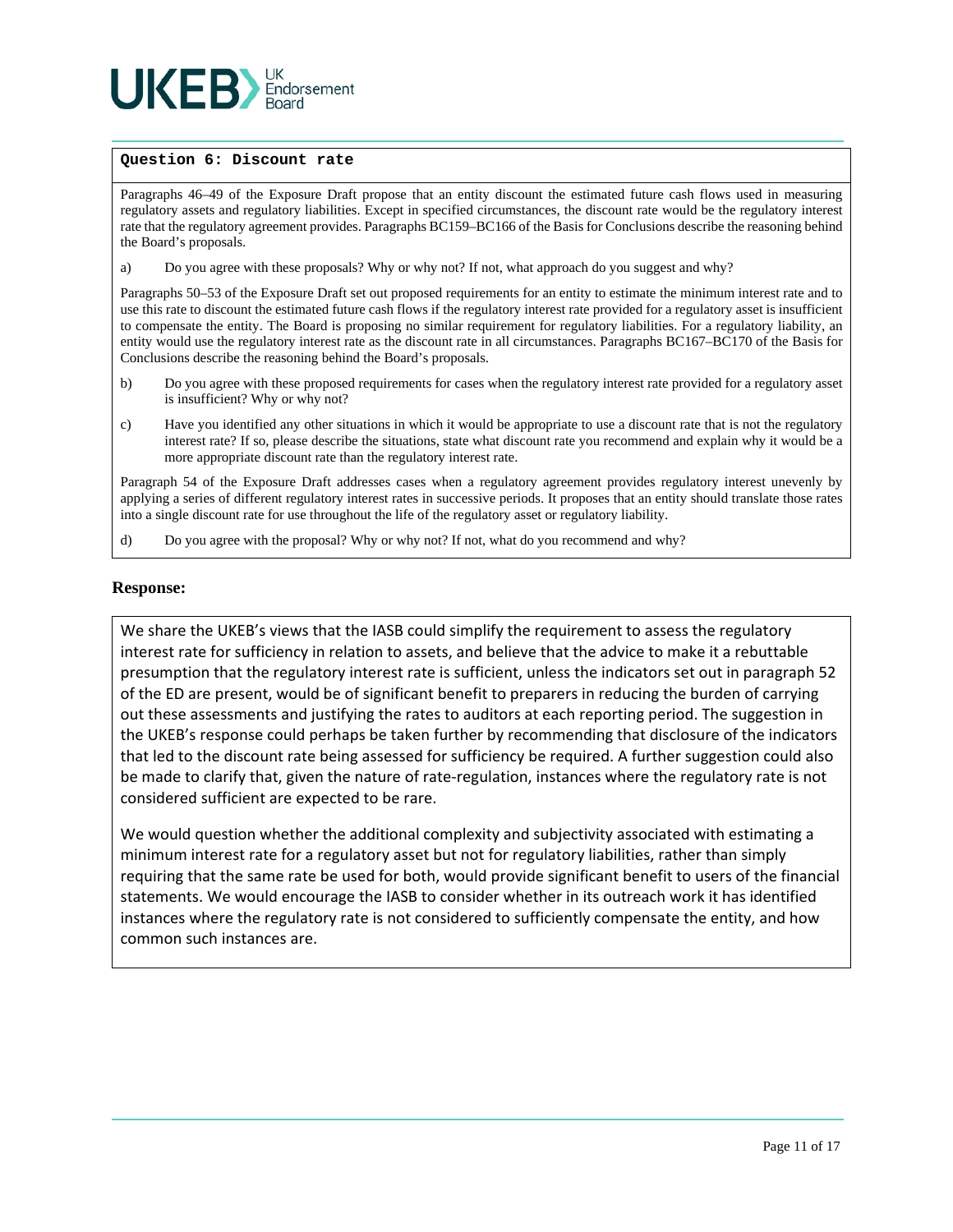

#### **Question 7: Items affecting regulated rates only when related cash is paid or received**

In some cases, a regulatory agreement includes an item of expense or income in determining the regulated rates in the period only when an entity pays or receives the related cash, or soon after that, instead of when the entity recognises that item as expense or income in its financial statements. Paragraphs 59–66 of the Exposure Draft propose that in such cases, an entity would measure any resulting regulatory asset or regulatory liability using the measurement basis that the entity would use in measuring the related liability or related asset by applying IFRS Standards. An entity would adjust that measurement to reflect any uncertainty that is present in the regulatory asset or regulatory liability but not present in the related liability or related asset. Paragraphs BC174– BC177 of the Basis for Conclusions describe the reasoning behind the Board's proposals.

a) Do you agree with the measurement proposals when items of expense or income affect regulated rates only when related cash is paid or received? Why or why not? If not, what approach do you suggest for such items and why?

When these measurement proposals apply and result in regulatory income or regulatory expense arising from remeasuring the related liability or related asset through other comprehensive income, paragraph 69 of the Exposure Draft proposes that an entity would also present the resulting regulatory income or regulatory expense in other comprehensive income. Paragraphs BC183– BC186 of the Basis for Conclusions describe the reasoning behind the Board's proposal.

b) Do you agree with the proposal to present regulatory income or regulatory expense in other comprehensive income in this case? Why or why not? If not, what approach do you suggest and why?

#### **Response:**

We note that the UKEB has not drafted a response to this question as it has not currently been identified as an issue in the UK.

We would encourage the UKEB to consider whether it feels able to explicitly state its support of the proposals in paragraphs 59-66 of the ED that where a regulatory agreement includes an item of expense or income in determining the regulated rates in the period only when an entity pays or receives the related cash, or soon after that, that measurement of the regulatory asset or regulatory liability should use the same measurement basis that the entity would use in measuring the related liability or related asset by applying IFRS standards.

We consider this to be an important issue and believe that the proposals are pragmatic and sensible. In particular, where regulatory agreements allow for the recovery of tax through the rates on a cash tax paid basis, we believe that the proposals would enable entities to recognise a regulatory asset on the balance sheet that would largely offset against the deferred tax liability which unwinds over time to become current tax that is paid in cash. In permitting measurement on the same basis this would provide a fair reflection of the overall impact of tax recovery mechanisms included in a regulatory contract and therefore provide relevant information to users.

#### **Question 8: Presentation in the statement(s) of financial performance**

Paragraph 67 of the Exposure Draft proposes that an entity present all regulatory income minus all regulatory expense as a separate line item immediately below revenue. Paragraph 68 proposes that regulatory income includes regulatory interest income and regulatory expense includes regulatory interest expense. ParagraphsBC178–BC182 of the Basis for Conclusions describe the reasoning behind the Board's proposals.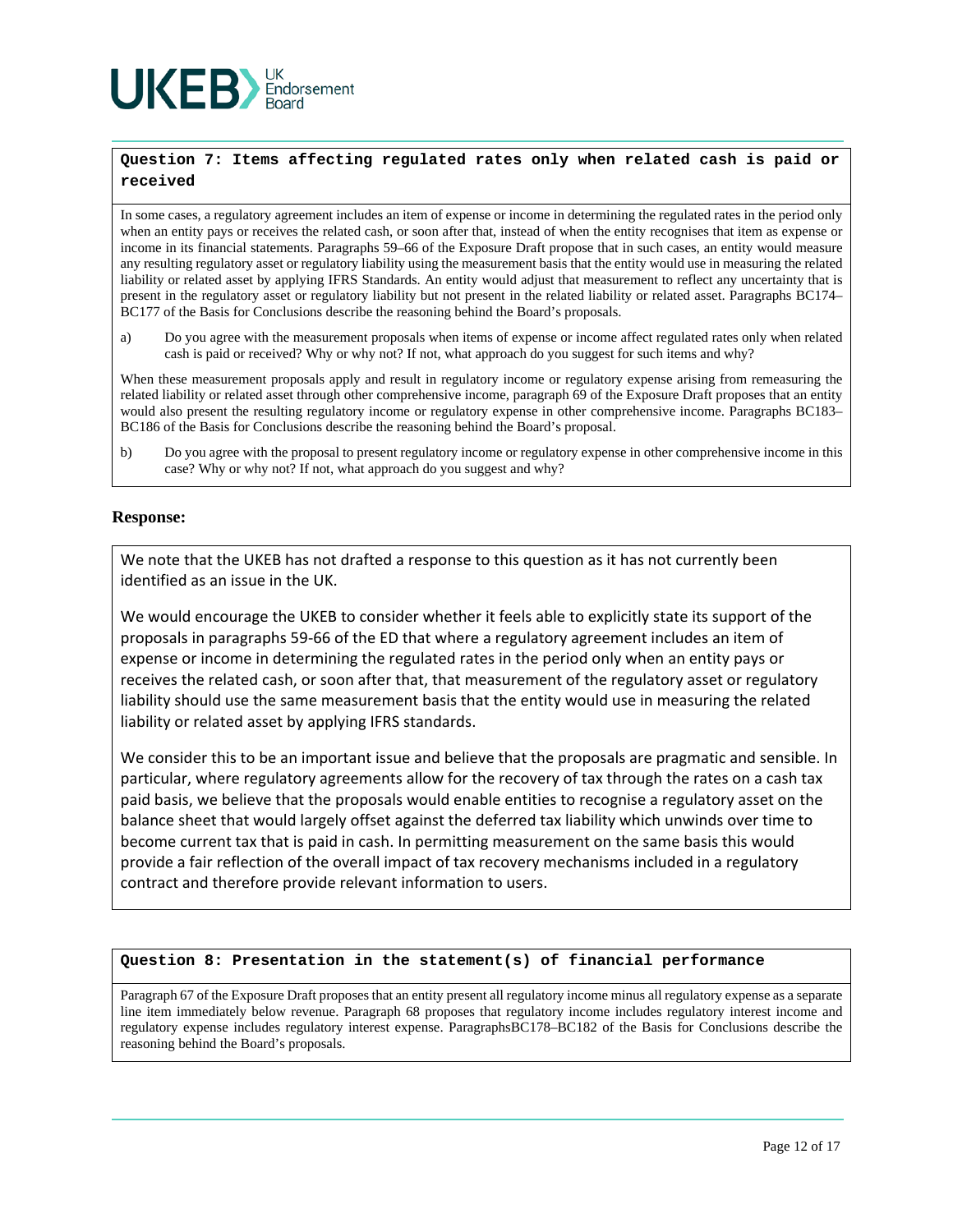

#### **Question 8: Presentation in the statement(s) of financial performance**

- a) Do you agree that an entity should present all regulatory income minus all regulatory expense as a separate line item immediately below revenue (except in the case described in Question 7(b))? Why or why not? If not, what approach do you suggest and why?
- b) Do you agree with the proposed inclusion of regulatory interest income and regulatory interest expense within the line item immediately below revenue? Why or why not? If not, what approach do you suggest and why?

#### **Response:**

We note that the UKEB has not drafted a response to this question as it has not currently been identified as an issue in the UK.

We agree with the proposal in question 8(b) of the ED for the inclusion of regulatory interest income and regulatory interest expense within the same line item as other elements of regulatory income and regulatory expense. However, we not do agree that presenting this as a separate line item immediately below revenue is necessarily the most appropriate presentation.

Instead, we would recommend that entities be permitted to choose between including this line item within 'Revenue' on the face of the income statement and then disaggregated between revenue from contracts with customers and net regulatory income/expense in the notes, or as a separate line item on the face of the income statement immediately under 'Revenue from contracts with customers' with a subtotal for 'Total revenue' also included.

This is because we consider net regulatory income/expense to be an amount that supplements revenue recognised in accordance with IFRS 15 in order to provide a more complete picture of the entity's underlying income from its ordinary activities; it should not be forgotten that revenue encompasses a broader definition than income received from contracts with customers, and can include other income that forms a core part of an entity's normal operations. For rate-regulated entities the regulatory income/expense will represent a key component of total income, which we do not consider to be sufficiently distinct in nature to be presented outside of revenue.

#### **Question 9: Disclosure**

Paragraph 72 of the Exposure Draft describes the proposed overall objective of the disclosure requirements. That objective focuses on information about an entity's regulatory income, regulatory expense, regulatory assets and regulatory liabilities, for reasons explained in paragraphs BC187–BC202 of the Basis for Conclusions. The Board does not propose a broader objective of providing users of financial statements with information about the nature of the regulatory agreement, the risks associated with it and its effects on the entity's financial performance, financial position or cash flows.

- a) Do you agree that the overall disclosure objective should focus on information about an entity's regulatory income, regulatory expense, regulatory assets and regulatory liabilities? Why or why not? If not, what focus do you suggest and why?
- b) Do you have any other comments on the proposed overall disclosure objective?

Paragraphs 77–83 of the Exposure Draft set out the Board's proposals for specific disclosure objectives and disclosure requirements.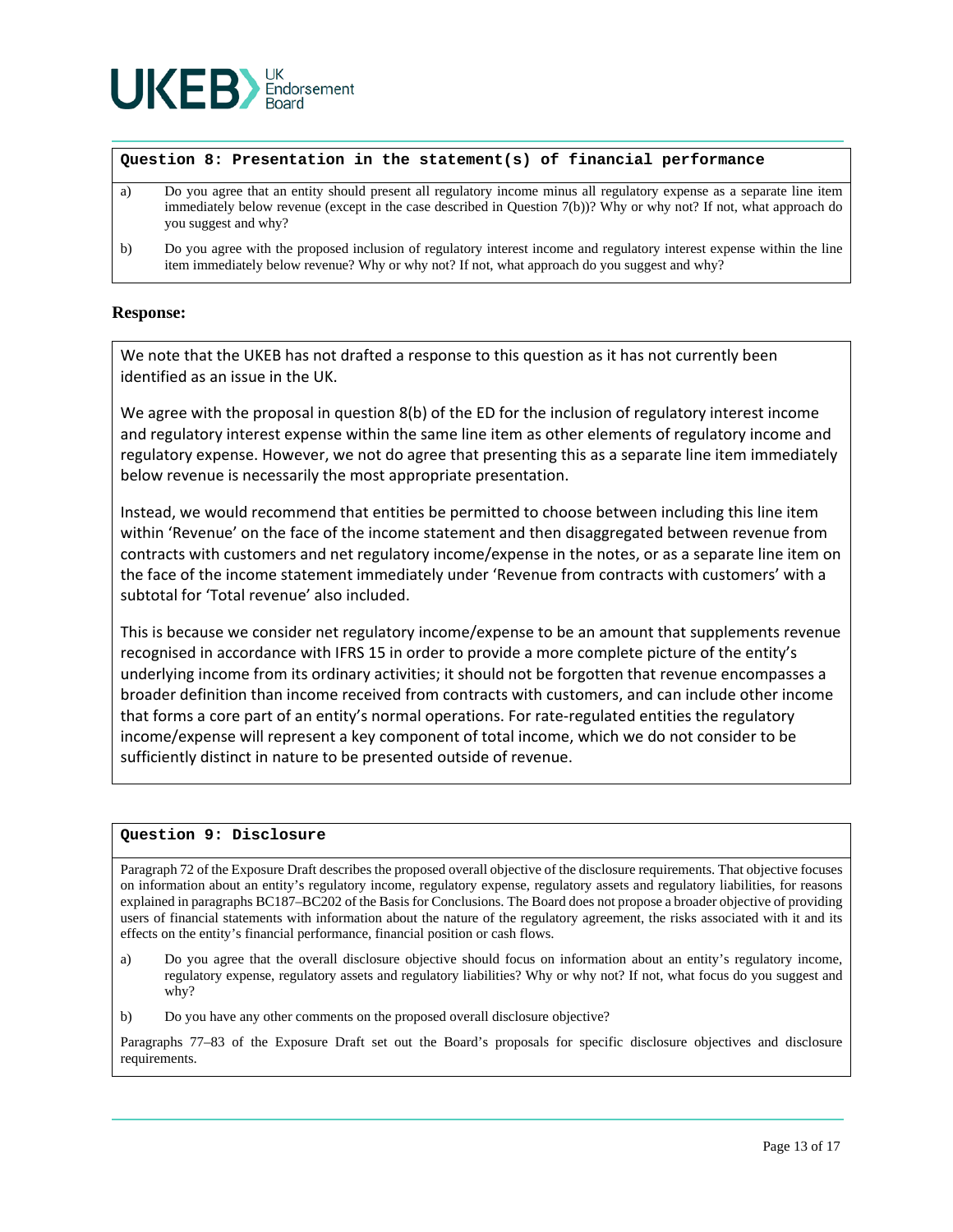

#### **Question 9: Disclosure**

- c) Do you have any comments on these proposals? Should any other disclosures be required? If so, how would requiring those other disclosures help an entity better meet the proposed disclosure objectives?
- d) Are the proposed overall and specific disclosure objectives and disclosure requirements worded in a way that would make it possible for preparers, auditors, regulators and enforcement bodies to assess whether information disclosed is sufficient to meet those objectives?

#### **Response:**

We note that the UKEB has not drafted a response to this question as it has not currently been identified as an issue in the UK.

While we agree that the overall disclosure objective should focus on information about an entity's regulatory income, regulatory expense, regulatory assets and regulatory liabilities, we do not agree with the decision of the IASB to not require disclosure of the nature of, and the risks associated with, the rate regulation that establishes the prices that the entity can charge customers for the goods or services it provides.

As set out in paragraphs BC191-BC194 of the ED, the IASB acknowledges that information about the nature of, and risks associated with, rate regulation is useful to users of financial statements, though users do not rely on financial statements to provide that information. Paragraph B192 of the ED states that *"IFRS Standards do not require entities to disclose such information about any other form of regulation and the Board sees no reason to require entities to provide such information for rate regulation."* It goes on to say that rate regulation can have pervasive effects on every aspect of an entity's financial performance, financial position and cash flows, and that an objective of enabling users to assess such pervasive effects would go beyond what financial statements can feasibly provide.

We believe that a balance should be struck between providing sufficient disclosure to enable users to understand the broad nature of the regulatory agreement giving rise to regulatory assets and regulatory liabilities, while not seeking to explain all aspects of the pervasive impact of rate regulation, which we agree goes beyond the requirements of general purpose financial reports.

Depending on the final drafting of the proposed standard, judgement may be required in assessing whether an entity is captured within the scope of the standard, and in determining the boundary of the regulatory agreement. While disclosure of significant judgements is required by IAS 1, we feel that a specific disclosure requirement in the proposed standard with regards to the nature of the regulatory agreement should be included in order to provide users with context to any such judgements. In doing this, we believe that this would enhance consistency in how judgements are disclosed across entities subject to rate regulation. It is for this reason, rather than to act as the main source of information on regulatory agreements that users rely on, that we recommend a specific disclosure requirement be included in the final drafting of the proposed standard.

In addition, as set out in our response to question 5 we believe that disclosures could be enhanced by either requiring or permitting entities to disclose amounts expected to be recovered/fulfilled beyond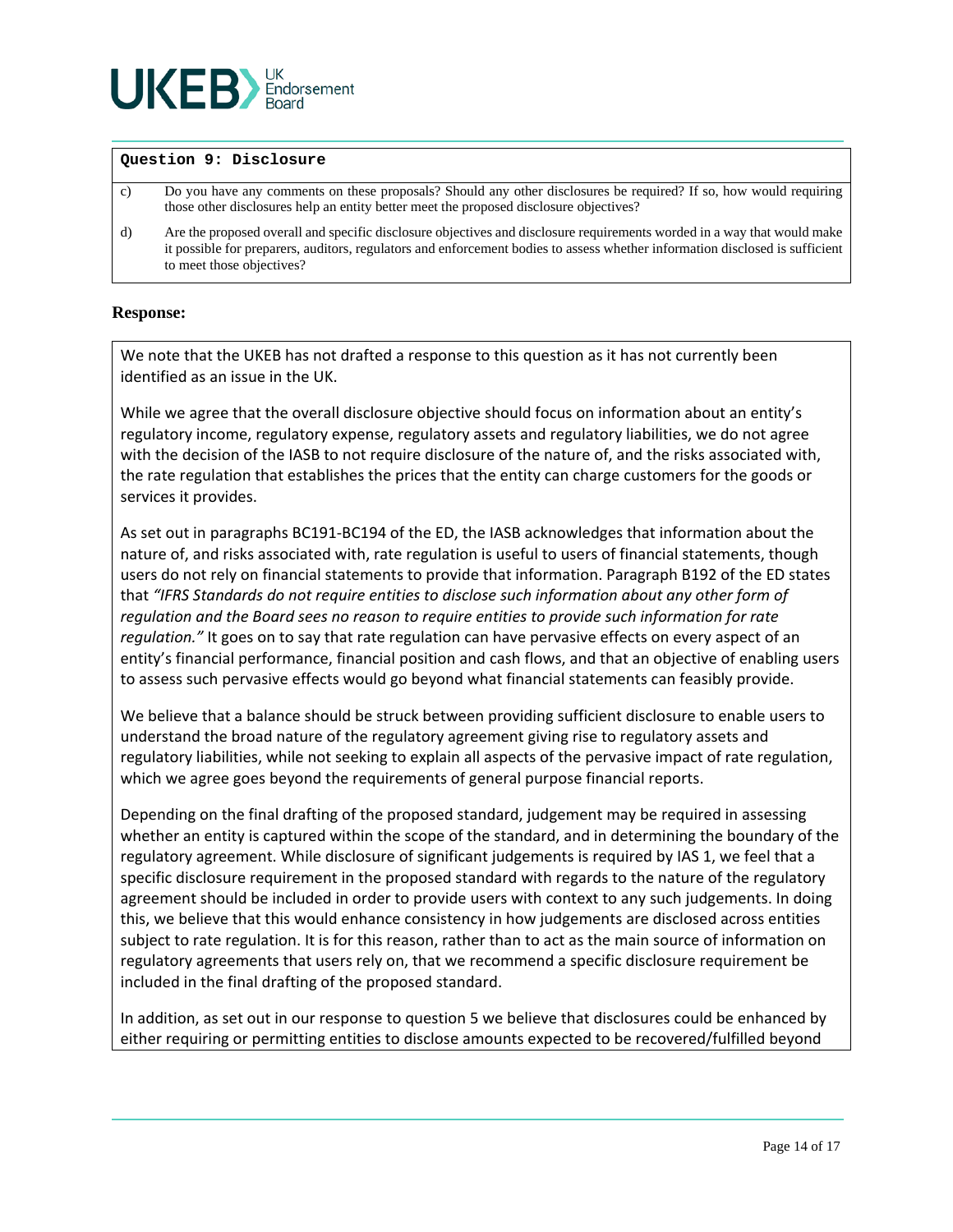

the boundary of the regulatory agreement where there is a reasonable expectation that it could be recovered but not enough certainty to recognise a regulatory asset or a regulatory liability.

#### **Question 10: Effective date and transition**

Appendix C to the Exposure Draft describes the proposed transition requirements. Paragraphs BC203–BC213 of the Basis for Conclusions describe the reasoning behind the Board's proposals.

- a) Do you agree with these proposals?
- b) Do you have any comments you wish the Board to consider when it sets the effective date for the Standard?

#### **Response:**

We agree that the IASB should be encouraged to engage with preparers to identify the detailed challenges associated with determining the opening balance for regulatory assets and regulatory liabilities.

Conceptually, we feel that the proposed fully retrospective transition approach is appropriate given the long time frames over which certain regulatory assets and regulatory liabilities could unwind; we do not believe it would be appropriate to permit prospective application or a modified retrospective approach that would result in a mismatch that would not quickly correct itself between regulatory assets and liabilities included in the balance sheet on adoption and those arising subsequently.

However, we would urge the IASB not to underestimate the level of cost and effort required to establish this opening balance position, particularly if this would require the estimation of how components of the regulatory capital base will unwind on an asset-by-asset basis (see response to question 3).

#### **Question 11: Other IFRS Standards**

Paragraphs B41–B47 of the Exposure Draft propose guidance on how the proposed requirements would interact with the requirements of other IFRS Standards. Appendix D to the Exposure Draft proposes amendments to other IFRS Standards. Paragraphs BC252–BC266 of the Basis for Conclusions describe the reasoning behind the Board's proposals.

- a) Do you have any comments on these proposals? Should the Board provide any further guidance on how the requirements proposed in the Exposure Draft would interact with any other IFRS Standards? If yes, what is needed and why?
- b) Do you have any comments on the proposed amendments to other IFRS Standards?

#### **Response:**

We do not have any comments on these proposals set out in paragraphs B41-B47 of the Exposure Draft, or the proposed amendments to other IFRS Standards as set out in Appendix D to the Exposure Draft.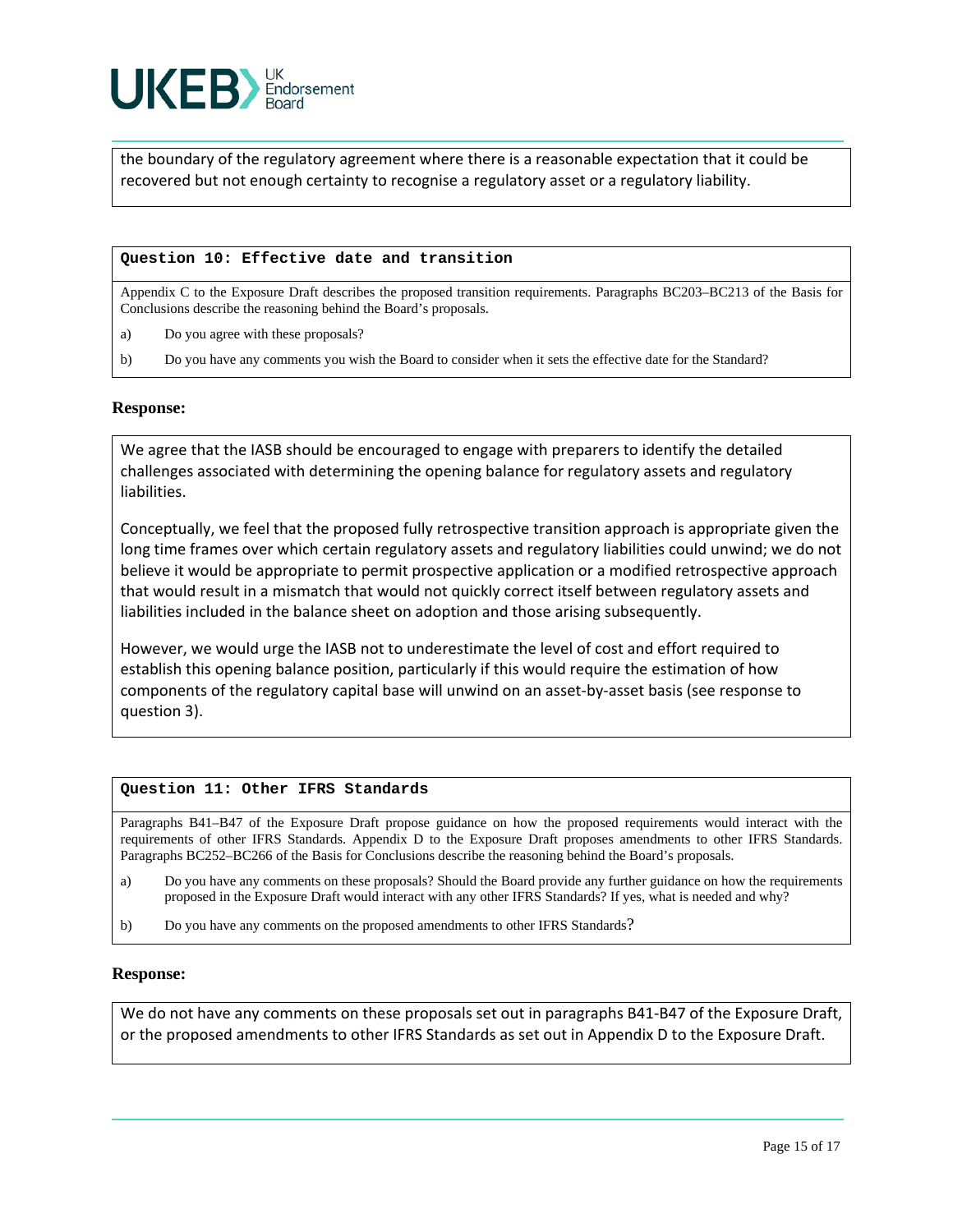

#### **Question 12: Likely effects of the proposals**

Paragraphs BC214–BC251 of the Basis for Conclusions set out the Board's analysis of the likely effects of implementing the Board's proposals.

- a) Paragraphs BC222–BC244 provide the Board's analysis of the likely effects of implementing the proposals on information reported in the financial statements and on the quality of financial reporting. Do you agree with this analysis? Why or why not? If not, with which aspects of the analysis do you disagree and why?
- b) Paragraphs BC245–BC250 provide the Board's analysis of the likely costs of implementing the proposals. Do you agree with this analysis? Why or why not? If not, with which aspects of the analysis do you disagree and why?
- c) Do you have any other comments on how the Board should assess whether the likely benefits of implementing the proposals outweigh the likely costs of implementing them or on any other factors the Board should consider in analysing the likely effects?

#### **Response:**

We note that the UKEB's draft response to this question remains a work in progress. We broadly agree with the IASB's analysis of the likely effects of implementing the proposals, and believe that the proposals will enhance the quality of financial reporting and improve comparability between entities subject to rate regulation that would be within the scope of the proposals, and between these entities and entities not affected by the proposals in that it will enable users to more easily compare the underlying financial position when all economic factors are taken into consideration.

While we agree with the analysis in BC235 that the although proposed model's objective is not to match expenses with revenue, application of the model would typically lead to an entity recognising regulatory income or regulatory expense in the same period as related effects on expenses or on revenue, we refer back to our response to question 3 which indicates that this will not always be the case. Where regulatory agreements are such that returns on investment are not tracked on an assetby-asset basis but rather based on an homogenous pool of assets, we do not consider that the regulatory returns would necessarily match the related depreciation expense when an asset that is under construction is brought into use, as returns could be earned on the investment as a whole earlier than this based on the outputs of delivering goods or services, rather than the inputs of costs incurred in building a specific asset.

We would therefore suggest that the wording be amended to make it clearer that although the model would typically lead to an entity recognising regulatory income or regulatory expense in the same period as related effects on expenses or revenue, this will depend on the regulatory agreement and will not always be the case.

As also referenced in our response to question 3, we do not agree with the IASB's analysis of the likely cost of implementing the proposals for entities that are not currently required to track regulatory returns on an asset-by-asset basis. The IASB states in paragraph BC247 that it does not expect the costs of applying the proposals, both on initial application and on an ongoing basis, to be significant because to a large extent, the proposed model would use inputs that the IASB expects an entity already needs to gather and process in determining regulated rates.